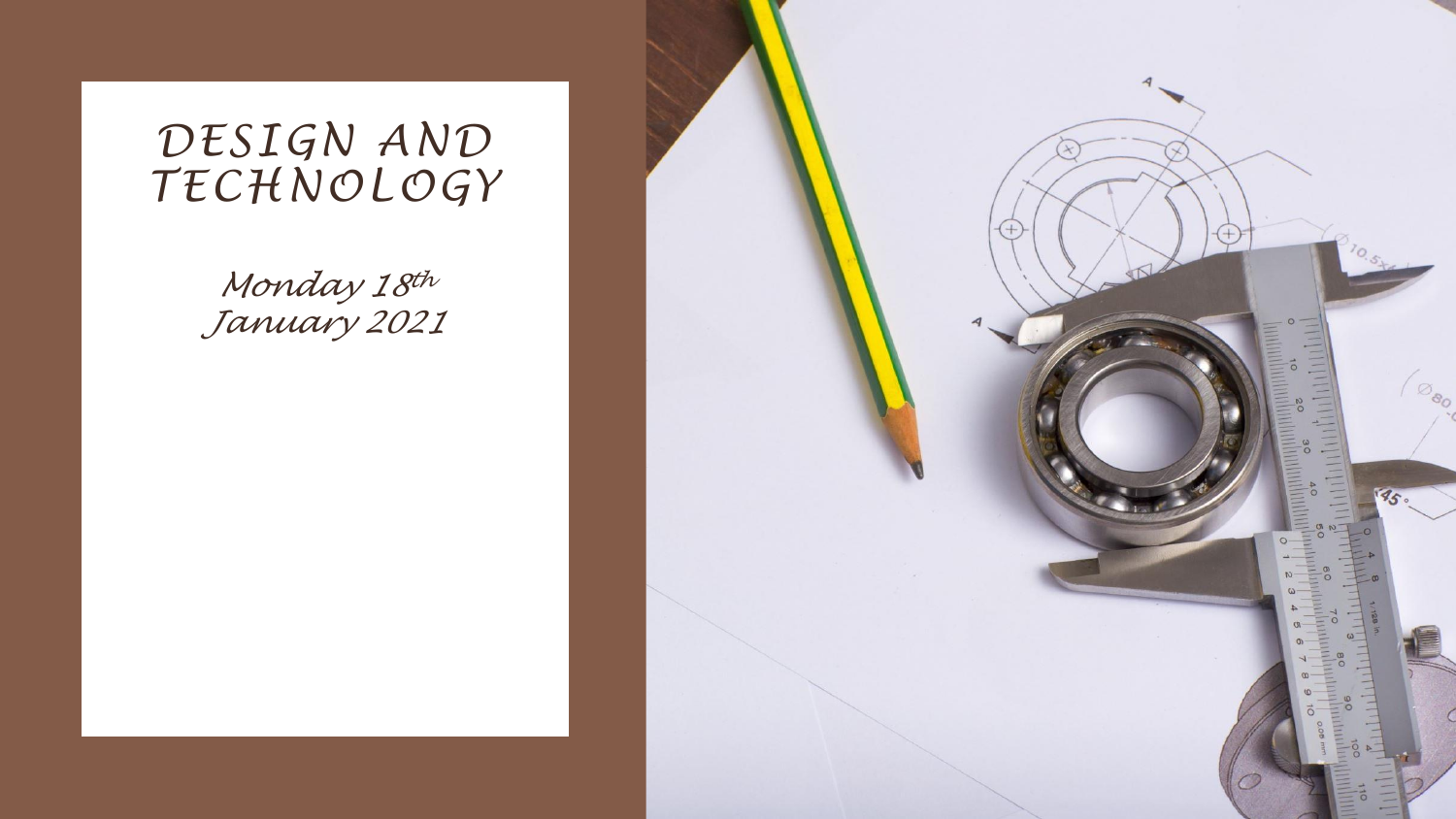## *LEARNING OBJECTIVE :*

*TO DESIGN YOUR OWN PENCIL CASE , INCLUDING A GADGET .* 

#### *Success criteria:*

- *1. To list the materials you would need to make your product.*
- *2. To use measurements to be specific about the size of your product in centimetres.*
- *3. To create a 3D design, showing the front, back and sides.*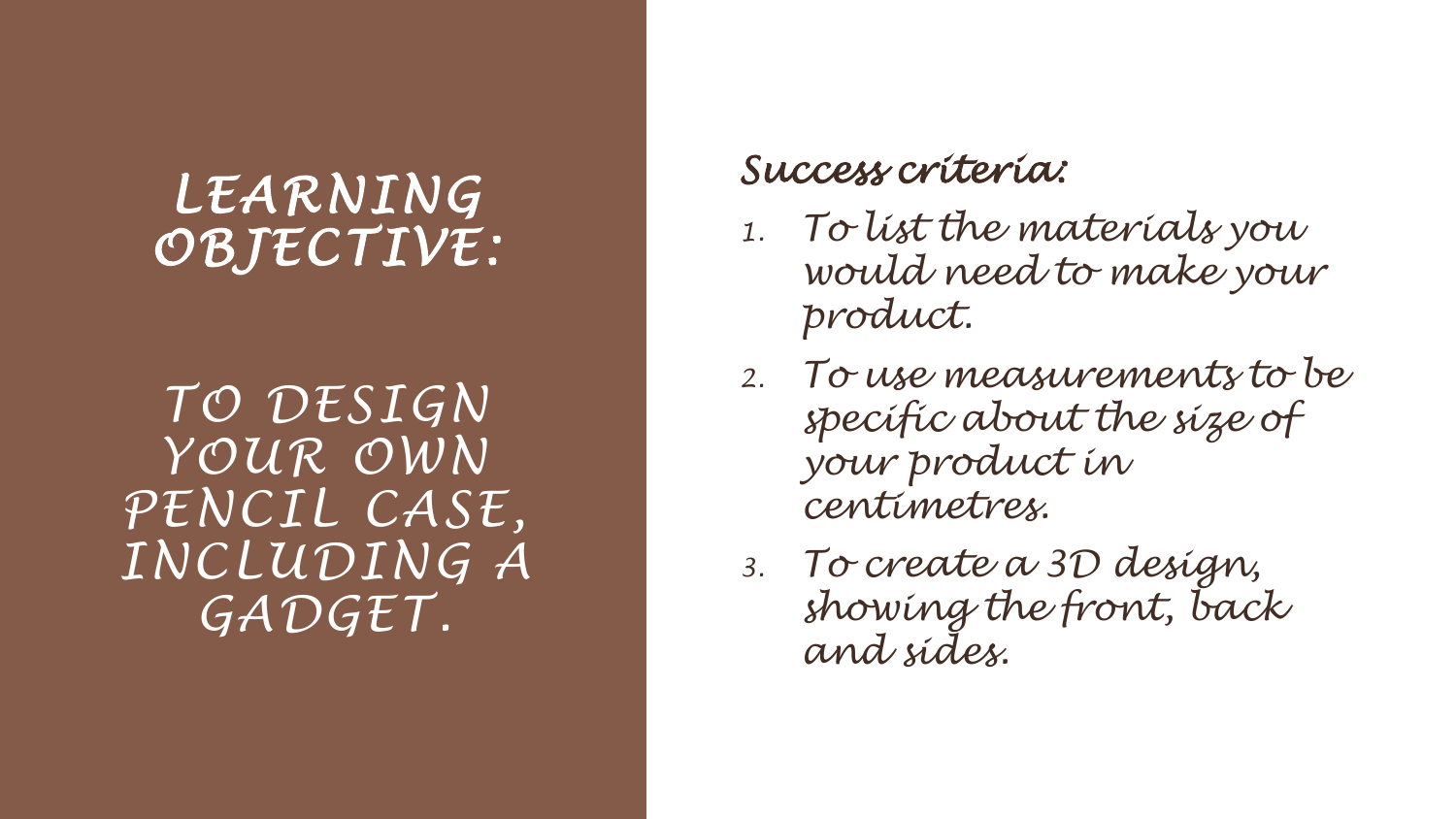![](_page_2_Picture_0.jpeg)

*Does anybody recognise this brand?*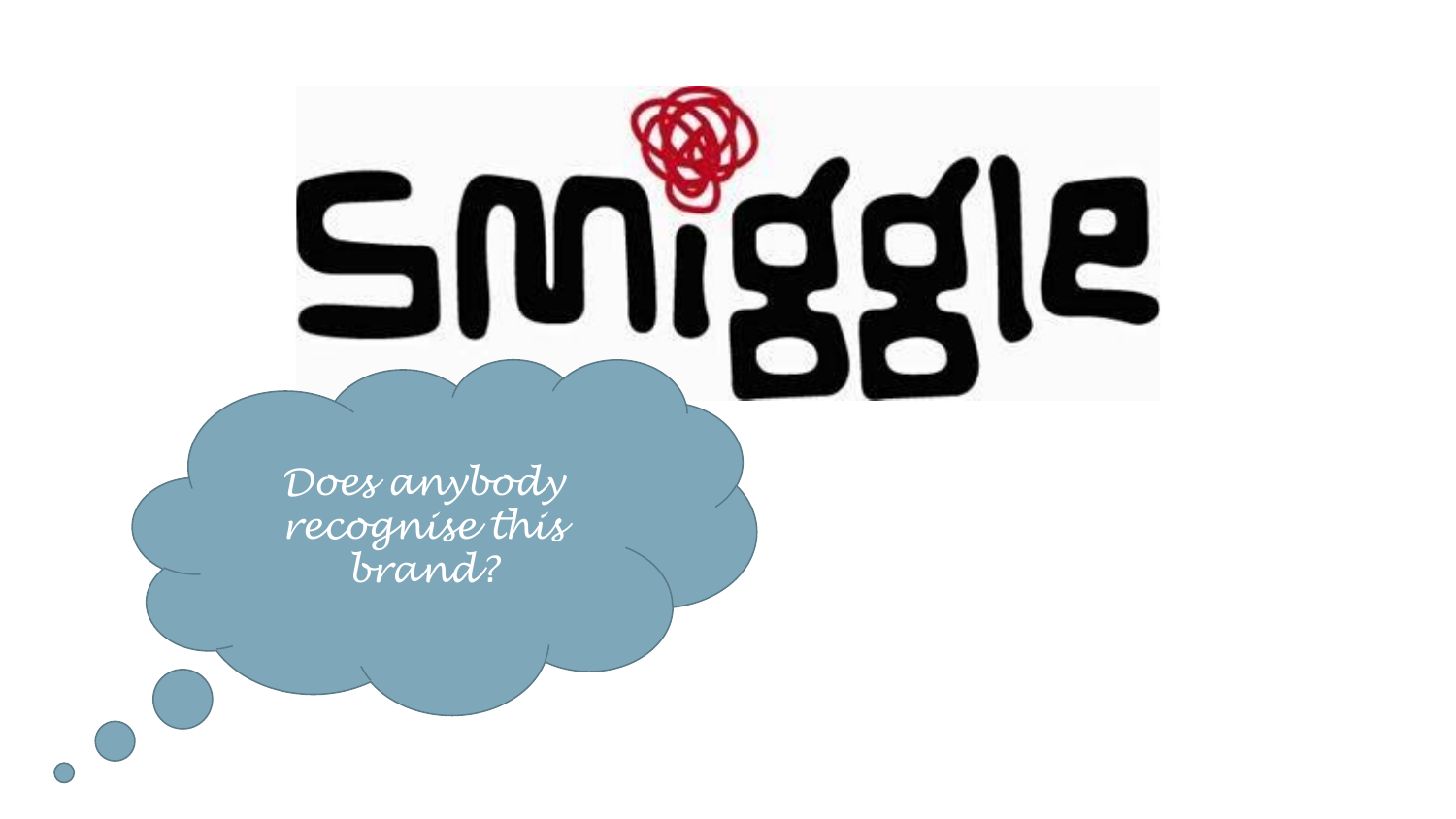*Here are just a few things made by Smiggle…* 

**TIT A** 

**Co** 

**MITTS FITTEFIX** 

 $\boxed{B}$ 

<u>Suustale</u>

 $\begin{array}{ccccc}\n\bullet & \bullet & \bullet & \bullet & \bullet & \bullet\n\end{array}$ 

P

å

<u>9, 1</u>

in the company of the company of the company of

 $\sum_{i=1}^{n}$   $\sum_{i=1}^{n}$ 

OVE

smiggle,

**A SMO** 

 $X +$ 

OLS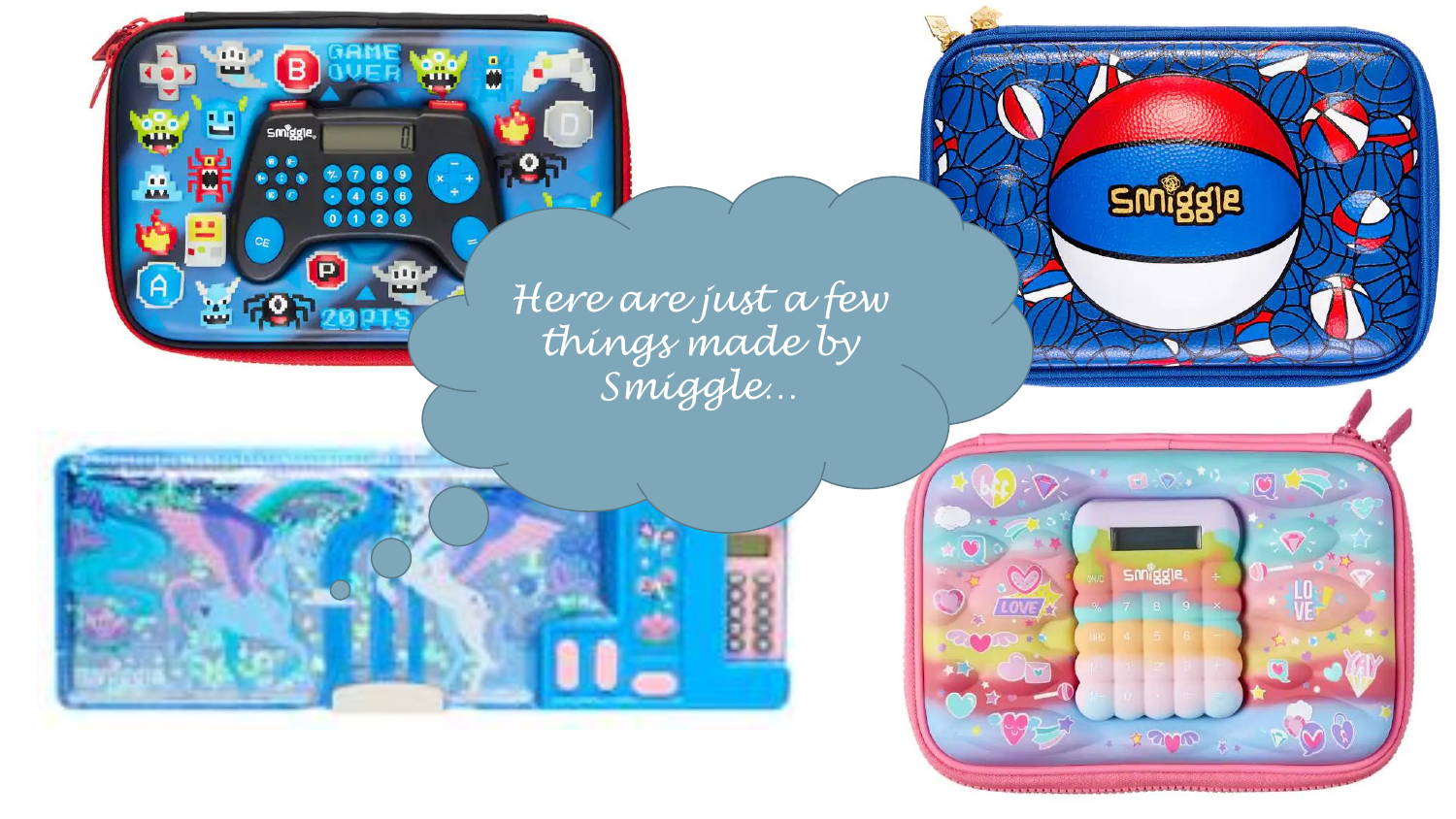# *Who do you think this product is aimed at?*

![](_page_4_Picture_1.jpeg)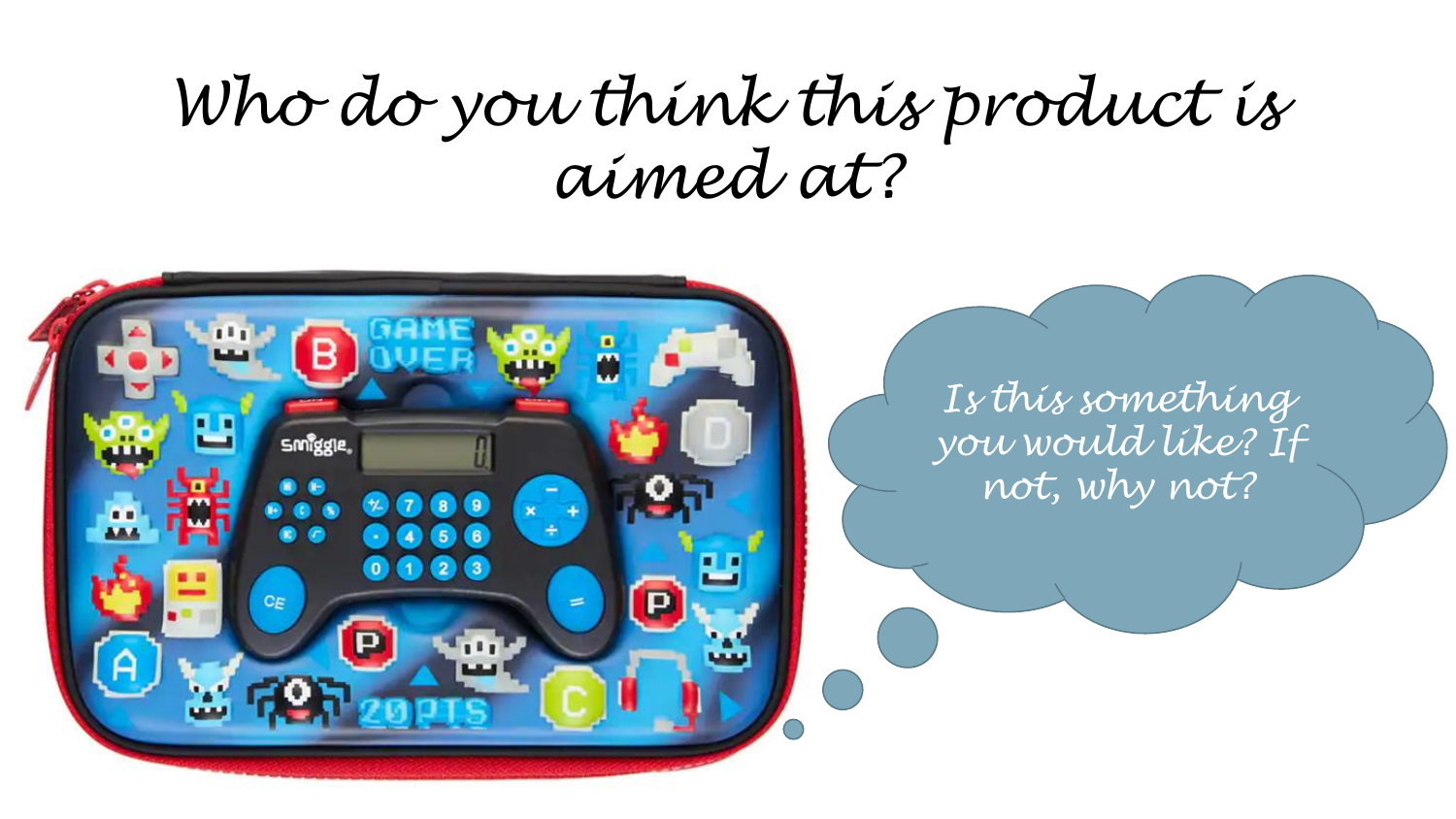#### *Have a think about what you would like as a gadget in your pencil case…*

![](_page_5_Picture_1.jpeg)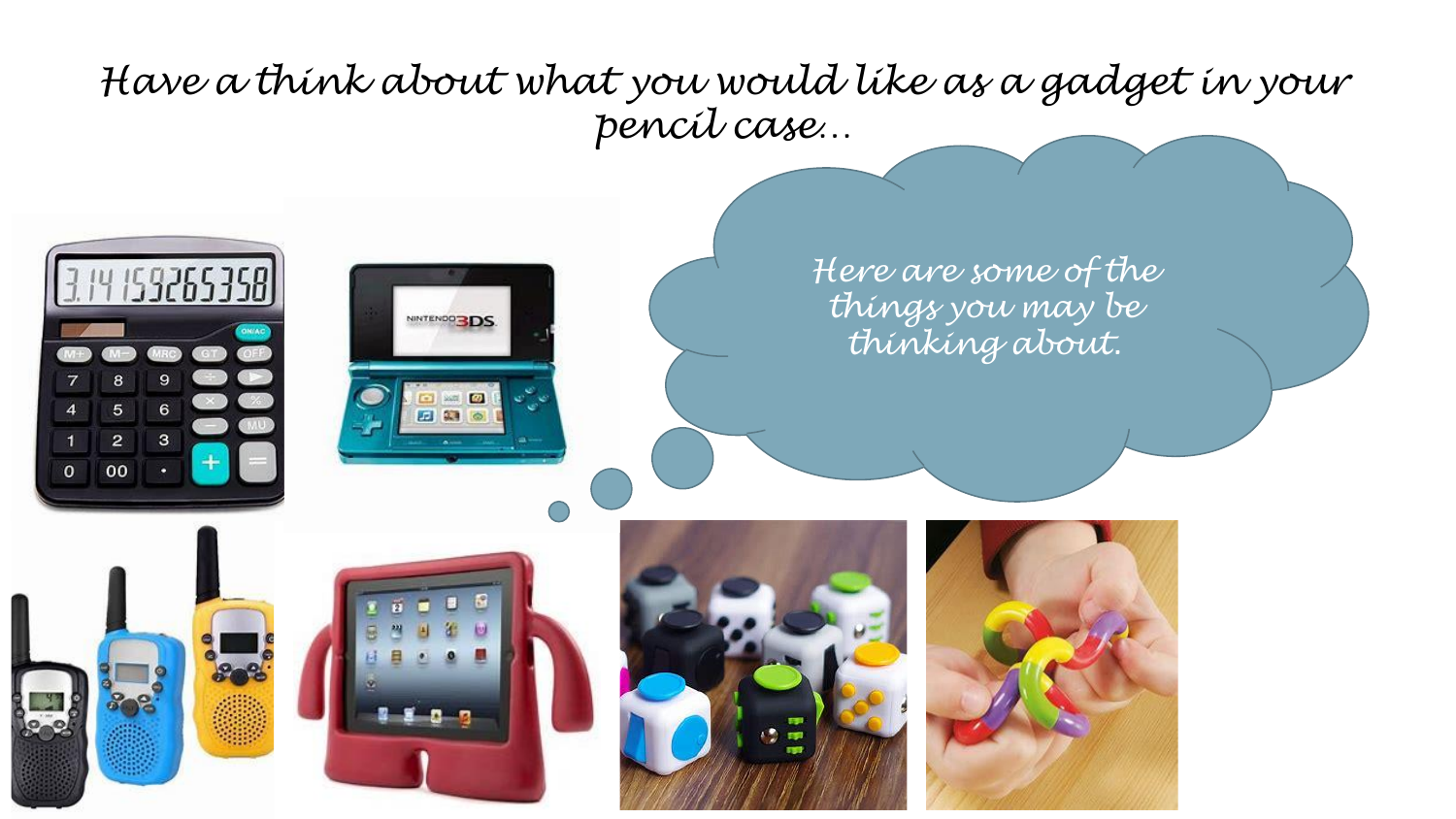*There are already some cool products out there…* 

## *There are hidden drawers for snacks.*

![](_page_6_Picture_2.jpeg)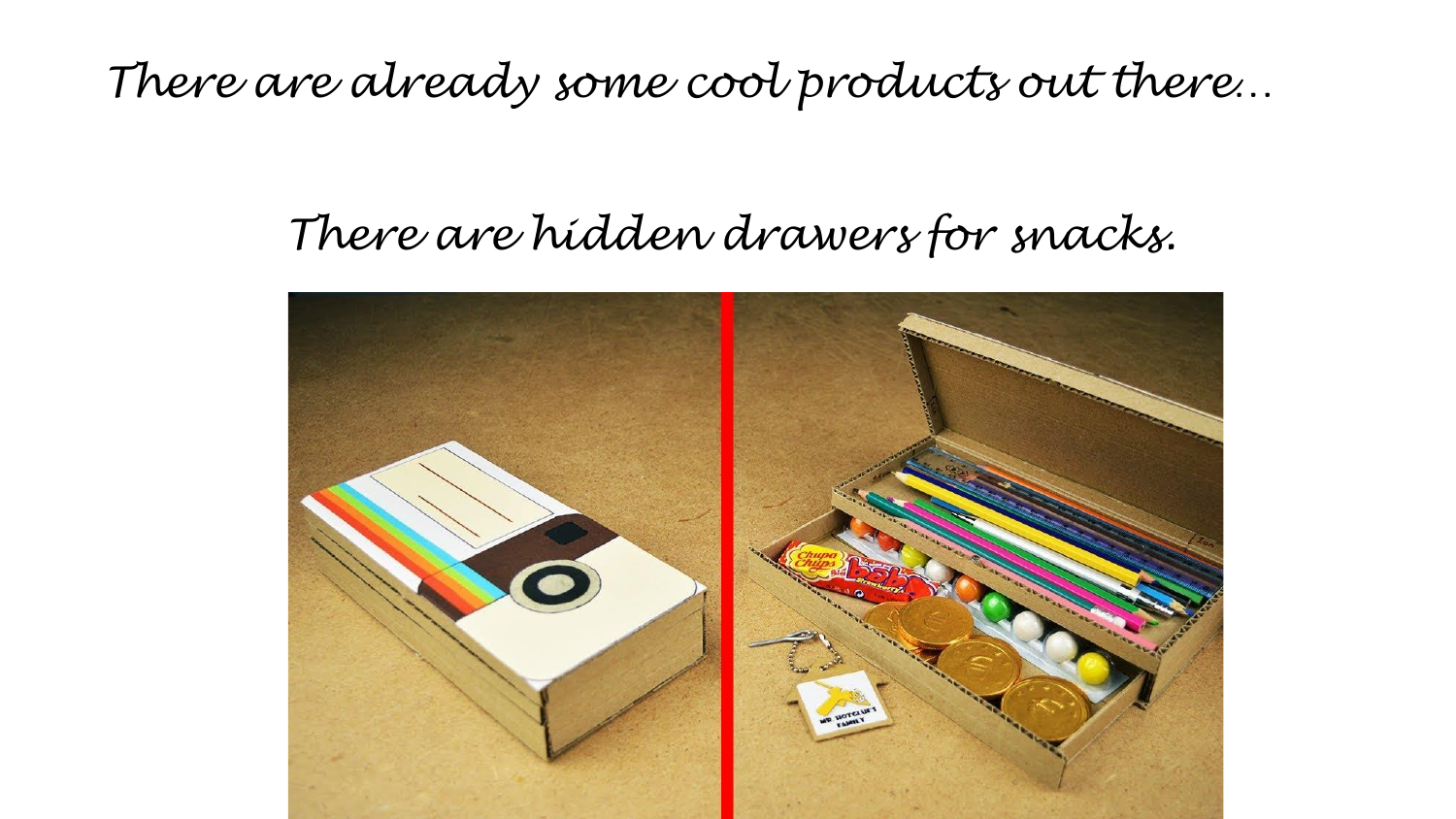*Fold out compartments…* 

**CARL CREEK** 

*You may want to* 

*use these for* 

*inspiration, or* 

*you may have* 

*your own* 

*amazing idea!* 

12345678

 $\frac{\partial N}{\partial E}$ 

 $7.686$ 

**Tinies** 

*Calculators/technology built in.*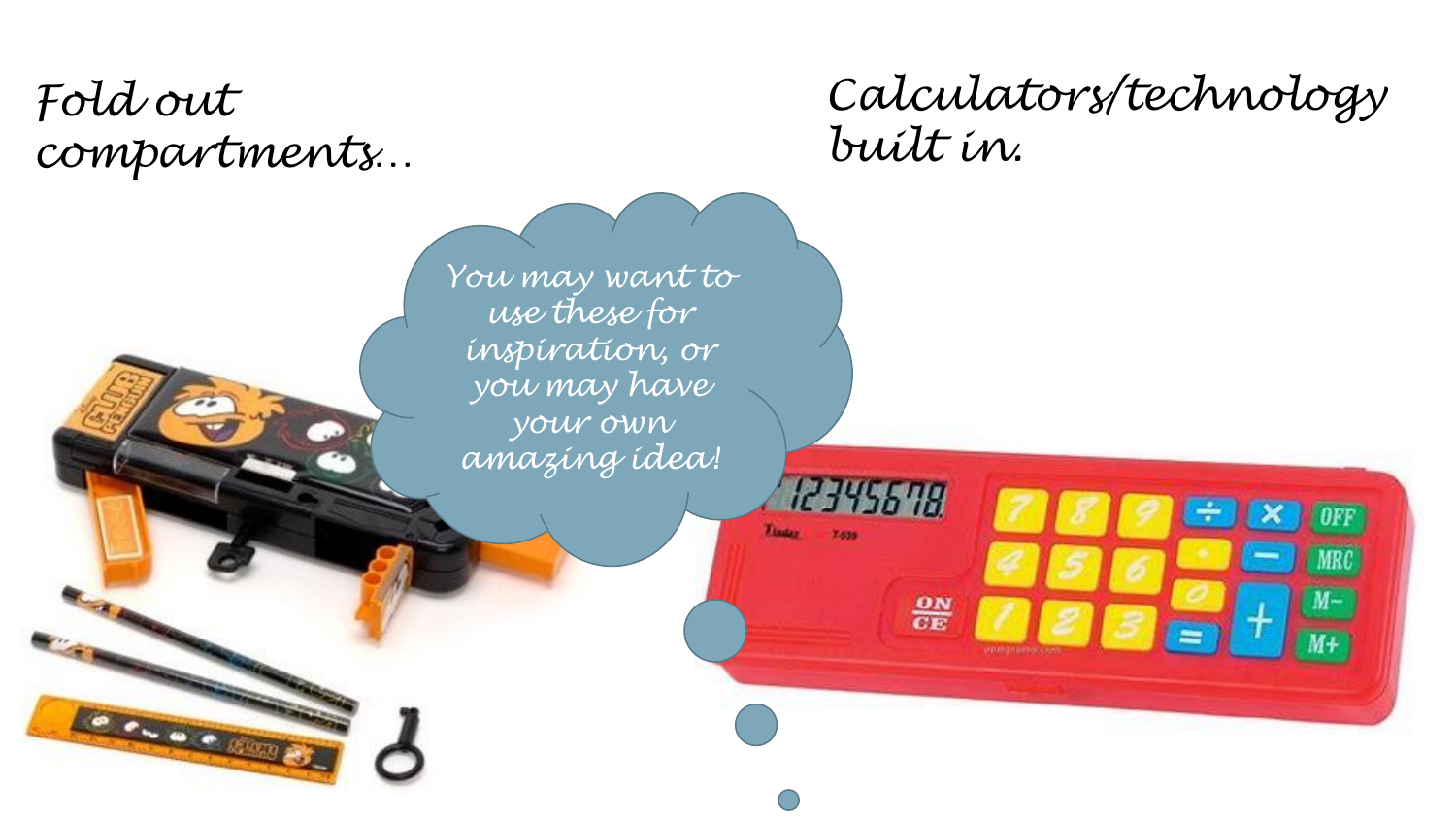#### *To give you some ideas about size of your product…*

![](_page_8_Figure_1.jpeg)

*29cm*

*9cm*